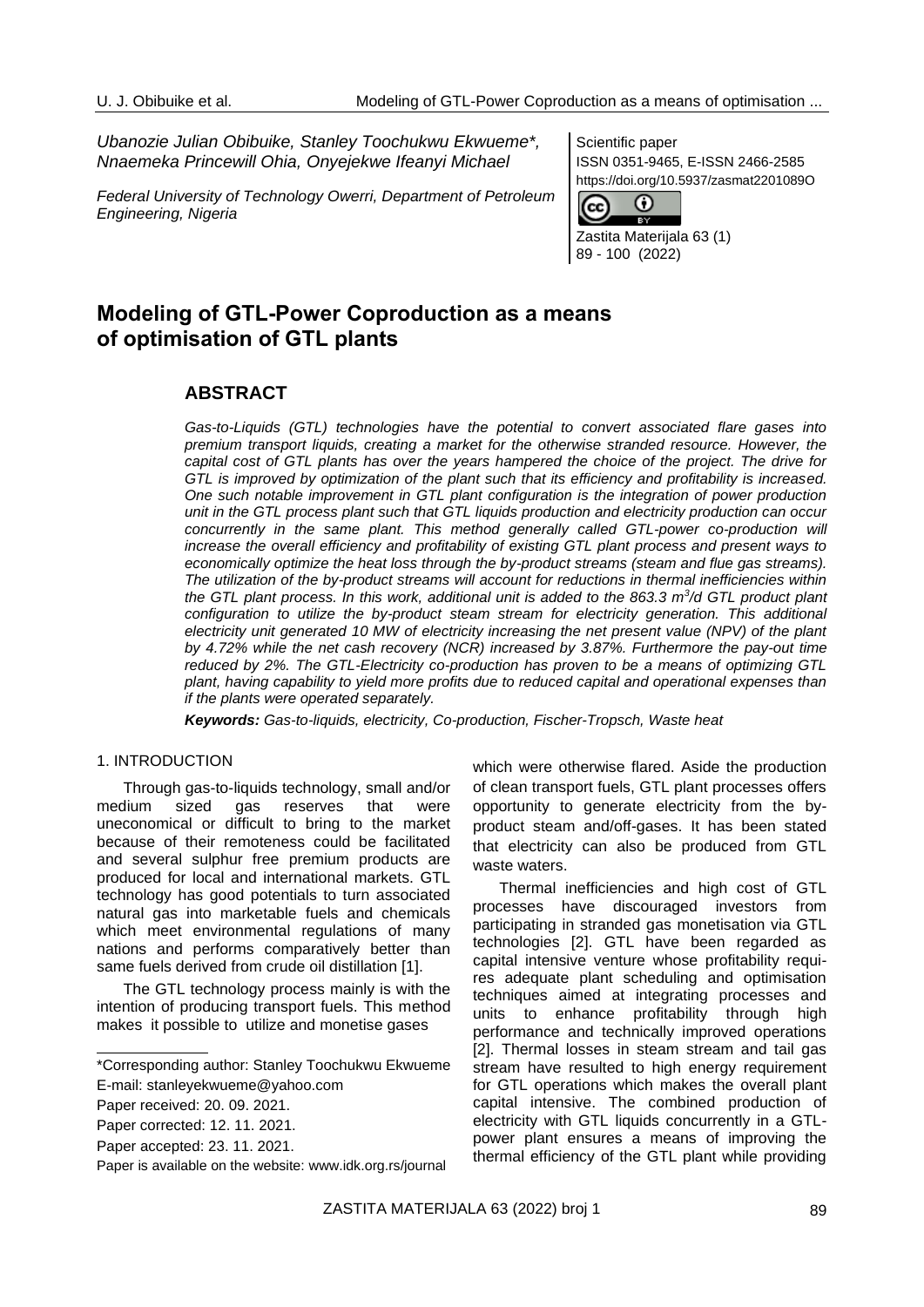additional economic returns for the operators and/or investors.

In production of electricity from GTL processes, steam generated from the GTL plant is used in steam turbines [3]. Conventionally, electricity generated from GTL plant has been used for powering site equipment and for site utility. This was made possible by utilising some of the steam produced in the various processes. The steam used for electricity production from GTL plant comes from two main sources: steam of high pressures from the synthesis gas production and steam of medium pressure from the Fischer-Trospch reaction. The use of these steam systems depends on the target goal of the GTL operators, the demand and overall economics of the processes involved [4,5].

GTL-Power plant is a hybrid GTL process that involves the production of GTL liquids (which of course involves self-sufficient electricity production solely for onsite plant and crew requirement) and the production of commercial electricity from the heat content of steam and in some cases flue gases [6]. This method generally called GTL-Power coproduction will increase the overall efficiency and profitability of existing GTL plant processes and present ways to economically optimize the heat loss through the by-product streams (steam and flue gas streams). The utilization of the by-product streams will account for reductions in thermal inefficiencies within the GTL plant process. About 17% and 23% thermal inefficiency is associated with GTL steam stream and tail gas stream respectively making it a total of 40% thermal inefficiency from the combined by-product streams [7].

GTL-Power co-production is a solution to the Nigeria electricity problem by making electrical power available for the host communities where GTL plant are situated and sale of excess via the national grid system. In this work, existing GTL facility upgrade is simulated with inclusion of power plant for the conversion of the medium pressure steam generated in the Fischer Tropsch reactor for electricity conversion. Steam requirement generally depends on the capacity of the steam turbine output power requirement and additional steam may be provided by use of boilers to heat up water which will compensate steam from GTL processes.

### 2. THEORETICAL CONCEPTS

GTL plant and GTL-power co-production is discussed in this section

### *2.1. The GTL Process*

This GTL plant comprises the processes involved in the collection of the gas from the operators to the conversion of the gas to useable transport fuels. The various intermediate processes are listed below: i)The gas collection, pretreatment and processing stage, ii) The synthesis gas production stage, iii) The syncrude production stage (Fischer Tropsch reaction stage), iv).The final products work-up stage

The gas coming from the flare line needs to be treated to remove entrained impurities like acid gases, sulphur compounds, nitrogen etc. In most cases, depending on the mole composition, higher molecular weight hydrocarbons are separated prior to the entrance into the GTL plant. However, unlike LNG plants, GTL plants may accommodate some degree of natural gas liquids in the natural gas stream. The downstream pre-reformer has the capacity to convert further the higher molecular weight hydrocarbons into methane or synthesis gas [8,9]. The synthesis gas unit ensures that the resulting treated natural gas is converted to synthesis gas. Synthesis gas is a mixture of hydrogen and carbon monoxide. It is mainly the intermediate product in most petrochemical plant operations for the production of varieties of chemical products like methanol, ammonia, fuels etc. Most of the capital cost of the GTL plant comes from the synthesis gas unit. As such, the synthesis gas unit is usually the target for most optimisation works in GTL plants. The synthesis gas method to adopt depends on the desire output product, and economics. For GTL plant, the best H2/CO ratio for synthesis gas is 2.0 [10]. This is optimal as required by the downstream Fischer-Tropsch reactor which favours the production hydrocarbons that could be further processed into clean transport fuels. Other processes like hydrogen production may require higher H2/CO ratios.

Autothermal reforming method has mostly been used commercially in the production of synthesis gas, because of its higher efficiency and less emission characteristics [2].

The equation of reaction for autothermal reforming is given as

$$
CH_4 + 1.5O_2 \rightarrow CO + 2H_2O \qquad (1)
$$

The methane combustion in equation 1 is followed by steam methane reaction and water gas shift reaction given in equation 2 and equation 3 respectively

$$
CH_4 + H_2O \leftrightarrow CO + 3H_2 \tag{2}
$$

$$
CO + 3H_2O \leftrightarrow 3H_2 + CO_2 \tag{3}
$$

The autothermal reformer requires three feedstocks which are natural gas, steam and oxygen. The oxygen is produced in the air separation unit which may be part of the autothermal reformer system or externally sourced.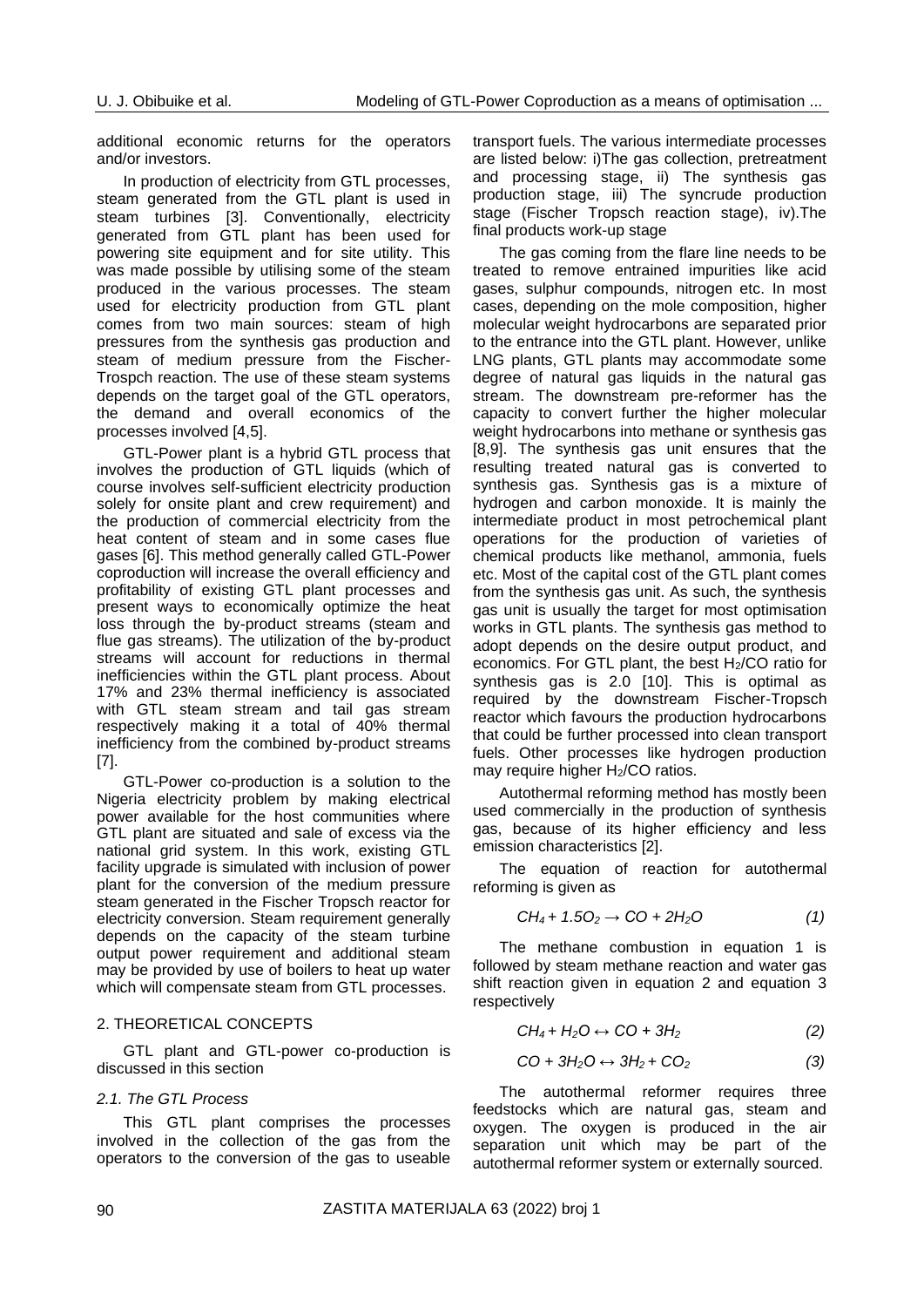The watergas shift (WGS) reaction is used to adjust and control the  $H<sub>2</sub>/CO$  ratio. Typically, WGS reaction ensures that some of the carbon monoxide is converted to carbon dioxide and more hydrogen gas is produced. In F-T GTL process, WGS reaction is one of the most important reactions used to balance the H2/CO ratio [11]. WGS reaction being considered as a moderately exothermic reversible reaction depends highly on the reaction temperature. Meanwhile, despite the fact that the reaction proceeds more at high temperatures, high temperatures inhibits the production of carbon dioxide, while low temperature favours the production of carbon monoxide. To optimize the process both thermodynamically and kinetically, industrial WGS reaction application are conducted in multiple [adiabatic stages](https://en.wikipedia.org/wiki/Adiabatic_process) consisting of a high temperature shift (HTS) followed by a low temperature shift (LTS) with intersystem cooling. Thus two equilibrium reactors may be desired; the first being HTS to ensure the complete conversion of carbon monoxide and about 3% carbon monoxide exit composition and a later LTS equilibrium reactor is needed to produce carbon monoxide exit composition of less than 1% thus increasing hydrogen production [12].

The hydrocarbons obtained from the F-T unit consist of hydrocarbons mix which includes gaseous light, liquid, and waxy, long chain paraffinic hydrocarbons, and olefins. These products typically need to be further processed to be useful as desired GTL products. The product upgrading involves the processing of GTL liquids produced from the F-T reactor into final salable liquid products. The upgrading unit involves operations such as cracking, isomerisation, distillation etc. the product upgrading process is similar to the processes involved in conventional oil refinery [12].

The most important catalysts used in GTL processes are iron and cobalt and nickel catalysts. However cobalt catalysts are more preferred in the production of paraffinic products. Catalysts deactivation is a very critical problem in GTL process. Being that catalysts of precious metals are very expensive, regeneration of catalysts is usually very desirable to reduce the operational cost of GTL processes [13]. The main causes of catalyst deactivation are sintering, re-oxidation, formation of stable compounds between catalysts and the support, surface reconstruction, formation of carbon species on the cobalt surface, carbiding and poisoning. Catalyst regenerations are ways to reverse the deactivation process of carbon deposition, metal oxidation and sintering by combustion, reduction and re-dispersion, respectively.

Regeneration of catalyst can occur in-situ (inside the F-T reactor) or ex-situ (outside the F-T reactor) [13].

Large volumes of waste water are generated from GTL processes especially from the F-T reaction. This produced water is typically more than 25% by weight of the hydrocarbons produced [14]. This wastewater needs to be adequately treated before reuse or disposal to comply for the standards and regulations of the host country. Treatment for GTL process wastewater could be primary, secondary or tertiary treatments. Primary treatment eliminates or reduces unwanted wastewater characteristics that will be deterrent to downstream treatment processes. It helps to condition the wastewater for further treatments. Example of primary treatment of GTL wastewater includes: oil-water separation, hot-effluents cooling, neutralization etc. primary treatment makes it easier to conduct secondary or biological treatment on the GTL process wastewater.

Secondary GTL process wastewater treatment utilizes biological treatment processes in the removal of organic contaminants. Example of biological treatment is activated sludge. In this method, organisms like bacteria are allowed to degrade the waste water following successive steps. Oftentimes, tertiary treatment following secondary treatment of GTL wastewater could be achieved. Tertiary treatment is advanced treatment processes that produce high quality water. This may include direct air floatation (DAF) with integral sand filters to achieve the removal of sand, oil and biochemical oxygen demand (BOD) and chemical oxygen demand (COD) contained in the wastewater [15].

### *2.2. GTL plants*

There are currently five operational large-scale GTL plants in the world. Large scale GTL plants are those that produce more than 1,589.87m<sup>3</sup> of GTL products per day. Table 1 below gives a summary of commercial-scale GTL plants in the world highlighting the ones operational and those still under construction.

The high capital cost of large-scale GTL plants have led to the abandonment of commercial-scale GTL plants such as the Shell Louisiana GTL project cancelled in late 2013 which would have been the first large-scaled GTL plant in the US, and the 15,263 m<sup>3</sup> /d Sasol Lake Charles also in Louisiana was abandoned because the declining oil price made the project not to be economical. Most commercial-scale GTL plants are designed during periods of high oil prices. Declining oil prices caused commercial-scale GTL plants not to be viable [16].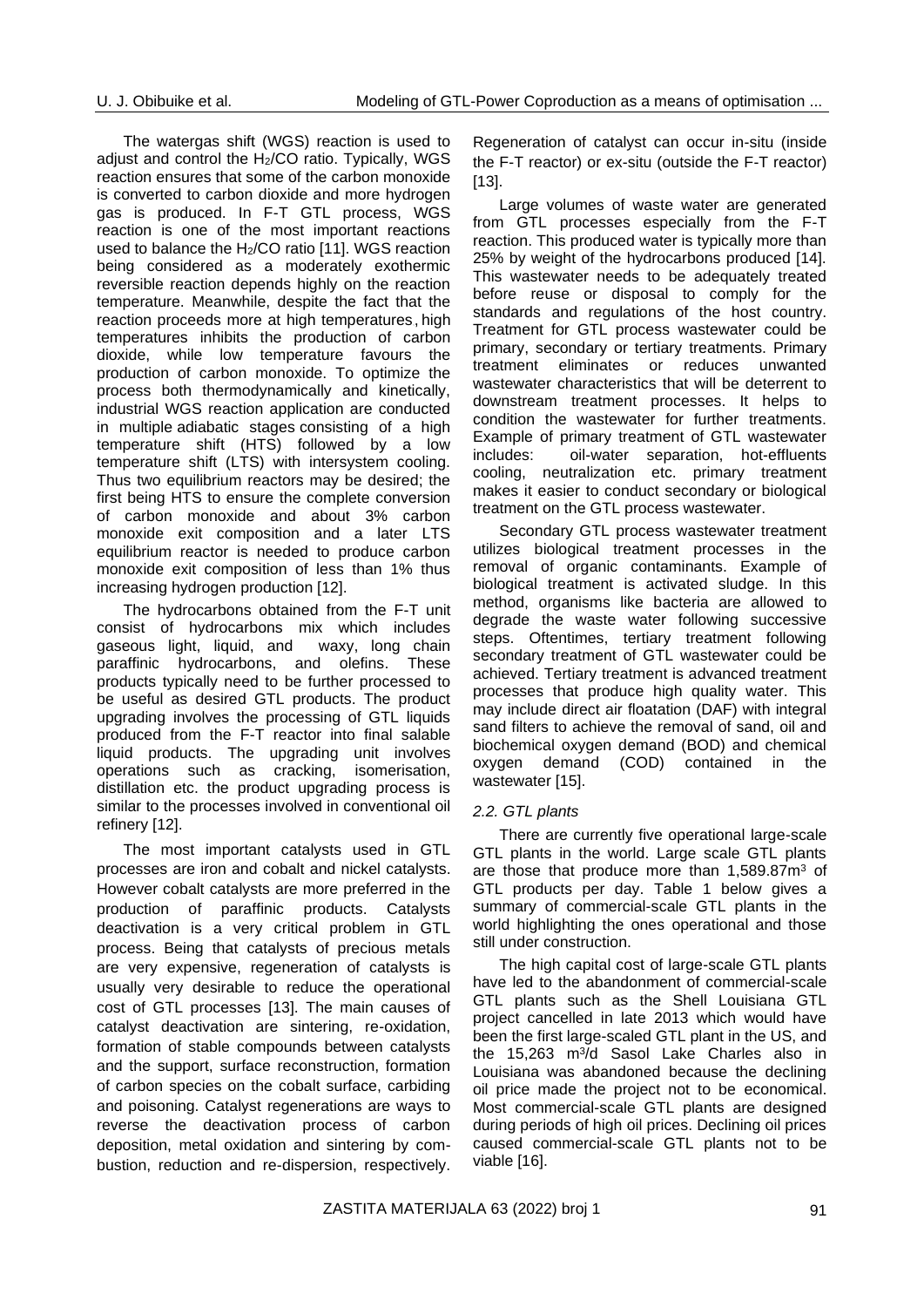| <b>Project Name</b> | Company                            | Location          | Size, $m^3/d$ | <b>Status</b>             |
|---------------------|------------------------------------|-------------------|---------------|---------------------------|
| <b>Bintulu GTL</b>  | Shell BP                           | Malaysia          | 2337          | Operational               |
| Escravos GTL        | Chevron and Sasoil, NNPC           | Nigeria           | 5247          | Operational               |
| MosselBay GTL       | Sasoil                             | South Africa      | 5724          | Operational               |
| Oryx GTL            | Shell BP                           | Qatar             | 5406          | Operational               |
| Pearl GTL           | Shell BP                           | Qatar             | 22.258        | Operational               |
| Ovadan-Depe GTL     | Turkmengaz                         | Turkmenistan      | 2703          | <b>Under Construction</b> |
| Ovadan-Depe GTL     | Turkmengaz                         | Turkmenistan      | 3657          | <b>Under Construction</b> |
| OltinYo'l GTL       | Sasol, Petronas, and Uzbekneftegaz | <b>Uzbekistan</b> | 6042          | <b>Under Construction</b> |
| Sweetwater          | Syntroleum                         | Australia         | 1828          | <b>Under Construction</b> |

*Table 1. Summary of some current large-scale GTL plants in the world [17]*

Consequently, operators in gas-to-liquids seek ways by resorting to smaller economies of scale and modular units. Modular units allows for monetisation of stranded gases that otherwise would have been flared due to volume constraints, pressure or proximity to market that makes these gases stranded. Many smaller scale GTL plants have been developed either as pilot or demonstration plants especially in the US [16]. Some companies that played visible parts in the advancement of smaller scaled GTL technologies are: G2X, CompactGTL, Siluria, Primus Green Energy, INFRA Technology, Juniper GTL, Velocys and ENVIA Energy.Some small scale and modular plants operational around the world are given in the table 2 below.

*Tabela 1. Rezime nekih trenutnih velikih GTL postrojenja u svetu [17]*

*Table 2: Some smaller-scale GTL plants [16]*

| Tabela 2. Neka GTL postrojenja manjih razmera [16] |  |  |
|----------------------------------------------------|--|--|
|----------------------------------------------------|--|--|

| <b>Plant Name</b>   | Location         | Owner           | Capacity<br>m <sup>3</sup> /d |
|---------------------|------------------|-----------------|-------------------------------|
| Offshore GTL        | <b>Brazil</b>    | Petrobas        | 318                           |
| Lake Charles<br>GTL | Louisian,<br>USA | Juniper<br>GTL  | 16                            |
| Ashtabula           | Ohio USA         | Pinto<br>Energy | 445                           |
| Pilot plant         | Alaska.<br>USA   | <b>BP PLC</b>   | 48                            |

Smaller scale GTL plants are emerging and provide means to monetise stranded gases for the future. Research has been ongoing in ways to optimize modular GTL technologies so as to reduce cost and increase product yields. GTLpower co-production is one of the ways to increase the economic returns from modular GTL plants through the sale of the electricity generated to nearby communities or to the grid line. Until now,

power has been produced alongside GTL processes, but this electricity has been limited to onsite usages without channels provided to generate additional revenue to the company through the sale of the power generated.

### *2.3. GTL Plant Waste Heat Utilization*

Integrated GTL Power-Generation process is a GTL process configuration that combines power generation alongside production of GTL fuels, on the same existing GTL technology. The power generation is achieved using the thermal energy (heat content) of the steam stream and/or the tailgas stream [6]. The electricity is utilized onsite as utility for the powering of onsite plants and equipment and excess is either sold and revenue recovered or sent to host communities as part of host community development initiatives.

Steam turbines utilize the steam produced in GTL plants to produce electricity. The steam is produced basically in two places; the synthesis gas unit and the Fischer-Tropsch unit. Medium pressure and/or high pressure steam are used to drive turbines to produce electricity [18]. Steam turbines operate on the Rankine cycle. In this thermodynamic cycle, water is pumped to high pressure and then heated to generate high pressure steam [19].There is expansion of the high pressure steam using a steam turbine and subsequent conversion of the thermal energy in the steam to mechanical energy that is then used to drive the electrical generator.

Since the steam which is already superheated comes from the GTL plants as by-product, the boiler section in the steam power plant is obviated. By this design, there is huge reduction in the capital and operating expenditure in the plant due to the removal of boiler unit of the steam turbine plant.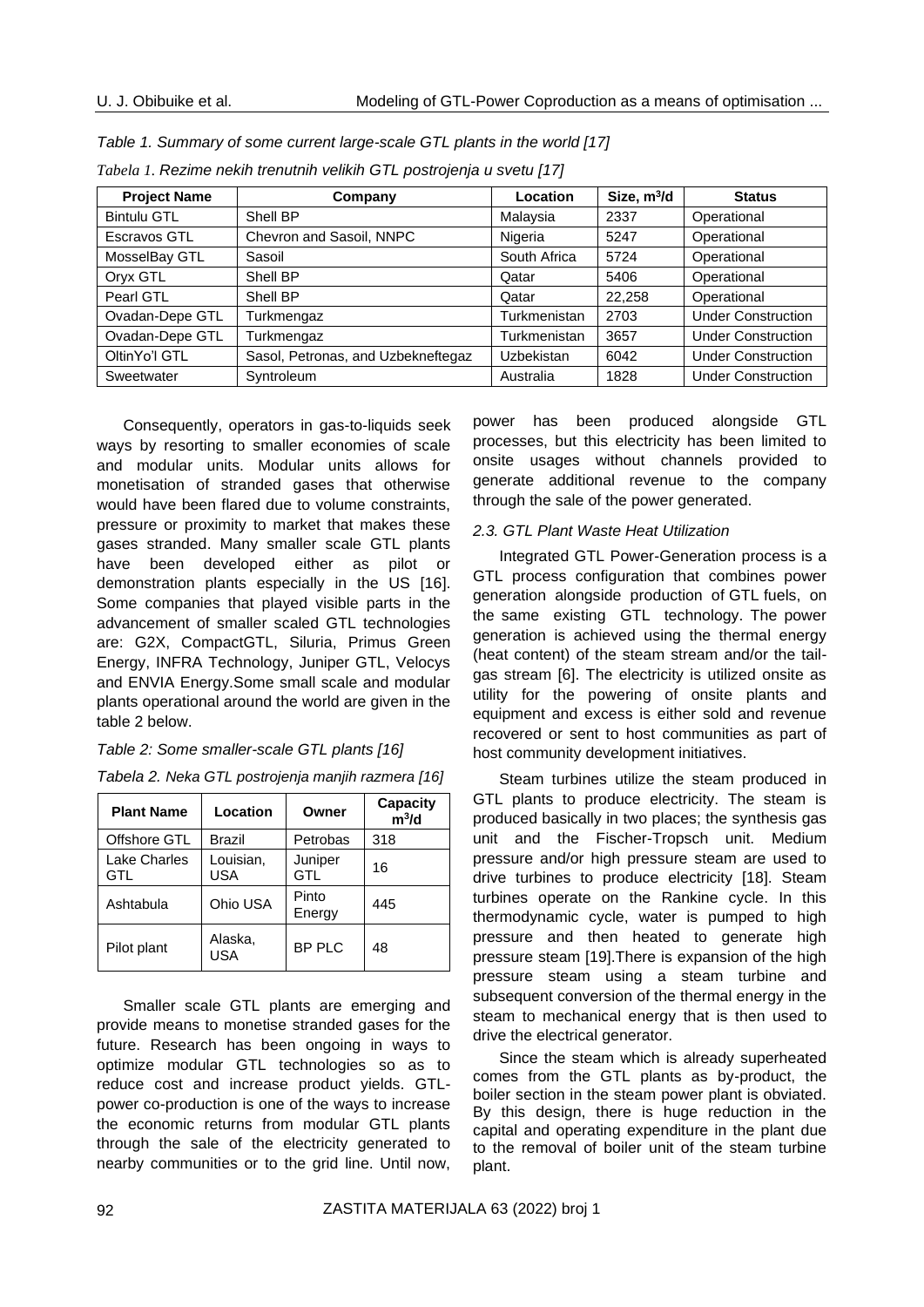

*Figure 1. Illustration of steam power plants [6] Slika 1. Ilustracija parnih elektrana [6]*

### 3. METHODS

The methods for the GTL-Coproduction of electricity shall take the following procedures: i) Flare gas capture from flare stack, ii) Flare gas treatment/processing, iii) Conversion of treated recovered gas to premium liquids via GTL process, iv) Conversion of resulting Heat from GTL-steam to electricity via steam turbines.



*Figure 2. Block Diagram of the whole process Slika 2. Blok dijagram celog procesa*

In figure 2, the knock-out drum removes the free liquids which are mainly condensates and free water. If the gas was to be flared, the gas from the flare knock-out drum goes to the flare header and to the water seal, the water seal removes some of the water and the gas is flare at the flare stack. Using the flare gas recovery technology enables the otherwise flared gas to be captured and redirected for processing and utilization. The flare header is between the flare knock-out drum and the water seal. The captured flare gas is stored in a storage vessel awaiting treatment and processing.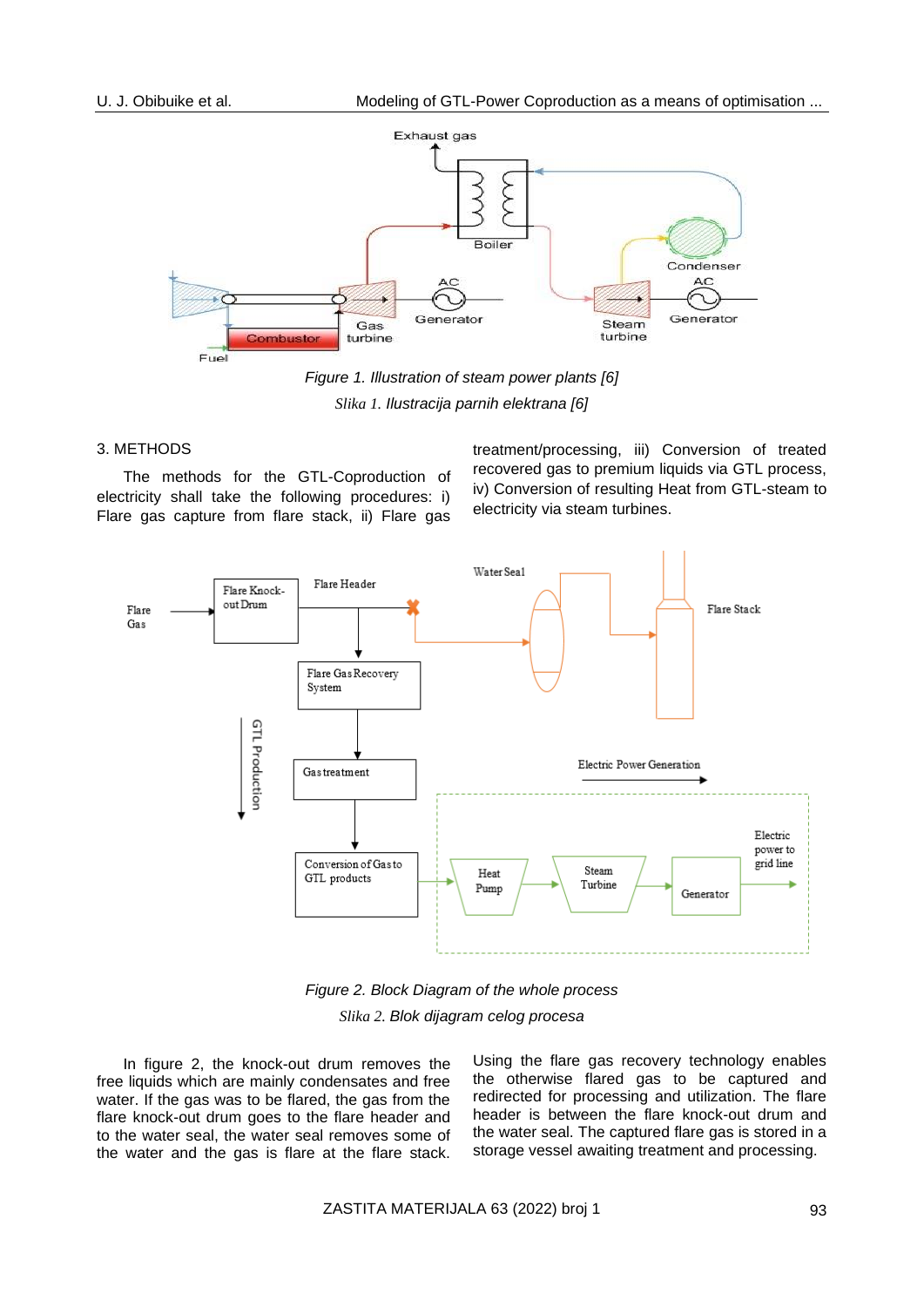#### *3.1. Gas Treatment and Processing*

The recovered flare gas from the flare stack contains impurities that are harmful to the GTL plant. These impurities can result in corrosion of the metal components of the plant; reduce the efficiency of the catalytic units and generally impacts on the performance of the overall GTL plant. The impurities in the gas stream include acid gases, water vapour, sulphur components, nitrogen, and higher molecular mass hydrocarbons. Acid gases must be removed because it corrodes the metal components. In GTL plants, CO<sub>2</sub> of 0.1-0.5% mole composition can be tolerated but the sulphur level in the gas stream must be less than 0.1 ppm weight [10]. GTL plants can allow some percentage of the heavier hydrocarbon components as these components will be later broken down into methane components in the pre-reformer before the actual synthesis of the gas in the reformer unit

#### *3.2. GTL conversion and Electricity Production*

The GTL conversion was modeled in Honeywell Unisim R380. Peng-Robinson fluid property package was used in the model setup. All the  $\frac{c}{\cdot}$  components were added as n-type hydrocarbons and C<sub>21</sub>→∞ was modeled as C<sub>30</sub> due to similarities in their properties. Two reactors were used for the synthesis gas unit. Autothermal reforming synthesis gas method was used with natural gas, oxygen and steam as the feed gas. Both the pre-reformer and the reformer were modeled as conversion type reactors.

In modeling the Fischer-Trospch reactor (FTR), a plug flow reactor (PFR) was chosen because it represented the flow pattern closely resembling a multi-tubular fixed bed (MTFB) reactor typical for FTR. A reactor starting volume of 1000  $m<sup>3</sup>$  was chosen for the simulation. The simulation design process diagram for the reformer section and the FTR unit are given in figure 3 and 4 respectively.



*Figure 3. Production of synthesis gas in the reformer unit Slika 3. Proizvodnja sintetskog gasa u reformer jedinici*



*Figure 4: Conversion of the synthesis gas to syncrude in the FTR Slika 4. Konverzija gasa za sintezu u sinkrut u FTR*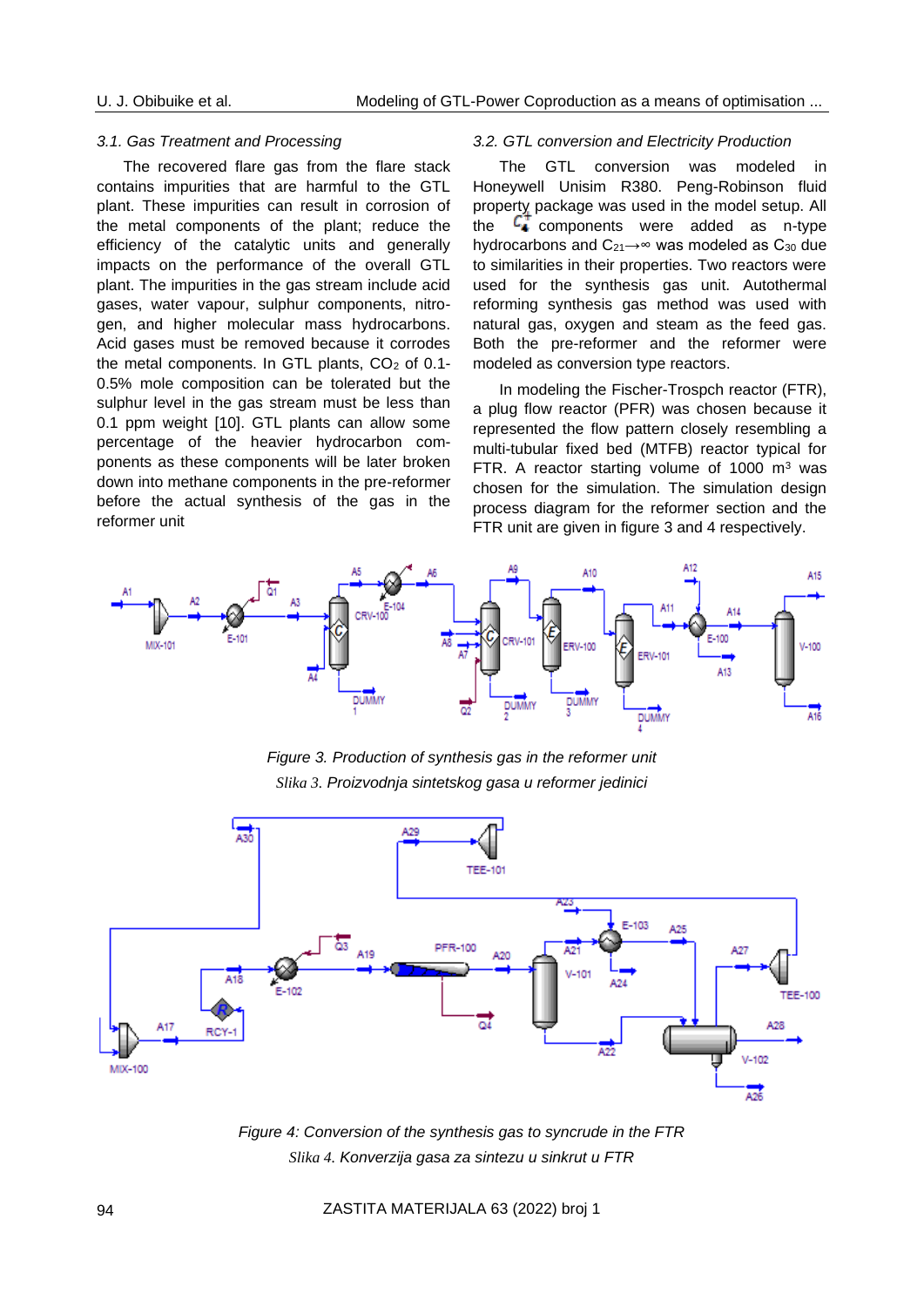The abbreviations in figure 3 is given in table 3.

*Table 3. Process flow -Abbreviation meaning for reformer unit*

|  |                        |  | Tabela 3. Procesni tok - Značenje skraćenice za |  |
|--|------------------------|--|-------------------------------------------------|--|
|  | reformatorsku jedinicu |  |                                                 |  |

| <b>Stream</b>  | <b>Description</b>                               |
|----------------|--------------------------------------------------|
| A <sub>1</sub> | Natural gas                                      |
| A2             | Mixed natural gas                                |
| $E-101$        | Heater                                           |
| Q1             | Heat in                                          |
| A <sub>3</sub> | Heated natural gas (pre-reformer inlet)          |
| A4             | Steam                                            |
| A <sub>5</sub> | Pre-reformed gas                                 |
| A <sub>6</sub> | Reformer inlet gas                               |
| <b>CRV-100</b> | Conversion reactor (Pre-reformer)                |
| $E-104$        | Heater                                           |
| A7             | Steam                                            |
| A <sub>8</sub> | O <sub>2</sub>                                   |
| Q <sub>2</sub> | Heat                                             |
| <b>CRV-101</b> | Conversion reactor (Reformer)                    |
| ERV-100        | Equilibrium reactor (Water gas shift<br>reactor) |
| ERV-101        | Equilibrium reactor (Water gas shift<br>reactor) |
| A <sub>9</sub> | Reformer outlet gas                              |
| A10            | First water gas shift gas (WGS gas)              |
| A11            | Second WGS gas                                   |
| $E-100$        | <b>Heat Exchanger</b>                            |
| A12            | Cold water                                       |
| A13            | Saturated steam                                  |
| A14            | Cooled synthesis gas                             |
| $V-100$        | Two-stage separator                              |
| A15            | Separator gas                                    |
| A16            | Separator liquid                                 |

Three reformers are used to model the reformer section aside the pre-reformer. The prereformed treated gas enters the conversion type reformer where a conversion reaction take place on the natural gas stream and then the resulting stream are passed on to two equilibrium reformers. The two equilibrium reactors modeled the water gas shit reaction that helped to adjust the  $H_2/CO$ ratio to the desired level. The water gas shift reactor typically converts (shifts) a portion of the CO in the synthesis gas to  $CO<sub>2</sub>$  by reacting with steam thereby yielding more  $H_2$  and hence increasing the H2/CO ratio. After the reformer, a heat exchanger placed ahead of the reformer brought down the temperature of the resulting

syngas stream to about 310.93K so that the steam generated in the reforming process can be condensed to water and separated. A two-way separator is used to separate the synthesis gas from the cooled water. When the water is separated out, the synthesis gas (hydrogen and carbon monoxide) are passed to the next stage which is the Fisher-Tropsch reaction unit where the synthesis gas are converted to synthesis crude through a catalytic reaction process.

The abbreviations in figure 4 is explained in table 4.

*Table 4. Process flow -Abbreviation meaning for FTR unit*

|  |              |  | Tabela 4. Procesni tok -Značenje skraćenice za |  |
|--|--------------|--|------------------------------------------------|--|
|  | FTR jedinicu |  |                                                |  |

| Stream         | Description                                 |
|----------------|---------------------------------------------|
| MIX-100        | Mixer                                       |
| A17            | Recycle gas inlet                           |
| RCY-1          | Recycler                                    |
| A18            | Recycle gas outlet                          |
| $E-102$        | Heater                                      |
| Q3             | Heat in                                     |
| A19            | PFR inlet (FT outlet)                       |
| <b>PFR-100</b> | Plug flow reactor (Fischer-Tropsch reactor) |
| Q <sub>4</sub> | Heat out                                    |
| $V - 101$      | Two-way separator                           |
| A20            | <b>PFR</b> outlet                           |
| A21            | Separated FT gas                            |
| E-103          | Heat exchanger                              |
| A22            | Separated FT liquid                         |
| A23            | Cold water                                  |
| A24            | MPP saturated steam                         |
| A25            | Cold FT gas                                 |
| $V-102$        | Three-way separator                         |
| A26            | Separated FT heavy liquid                   |
| A27            | Flue gas                                    |
| A28            | Separated FT light liquid                   |
| A29            | Mixed flue gas                              |
| <b>TEE-100</b> | Mixer                                       |
| <b>TEE-101</b> | Mixer                                       |
| A30            | Recycled flue gas                           |

The FTR catalytically converted the synthesis gas into synthesis crude using Cobalt catalyst. The reaction proceeds exothermically and heat was produced in the process. A three-way separator was chosen for separator to enable separation of the water that came from the steam. The required product was then sent to the upgrading unit.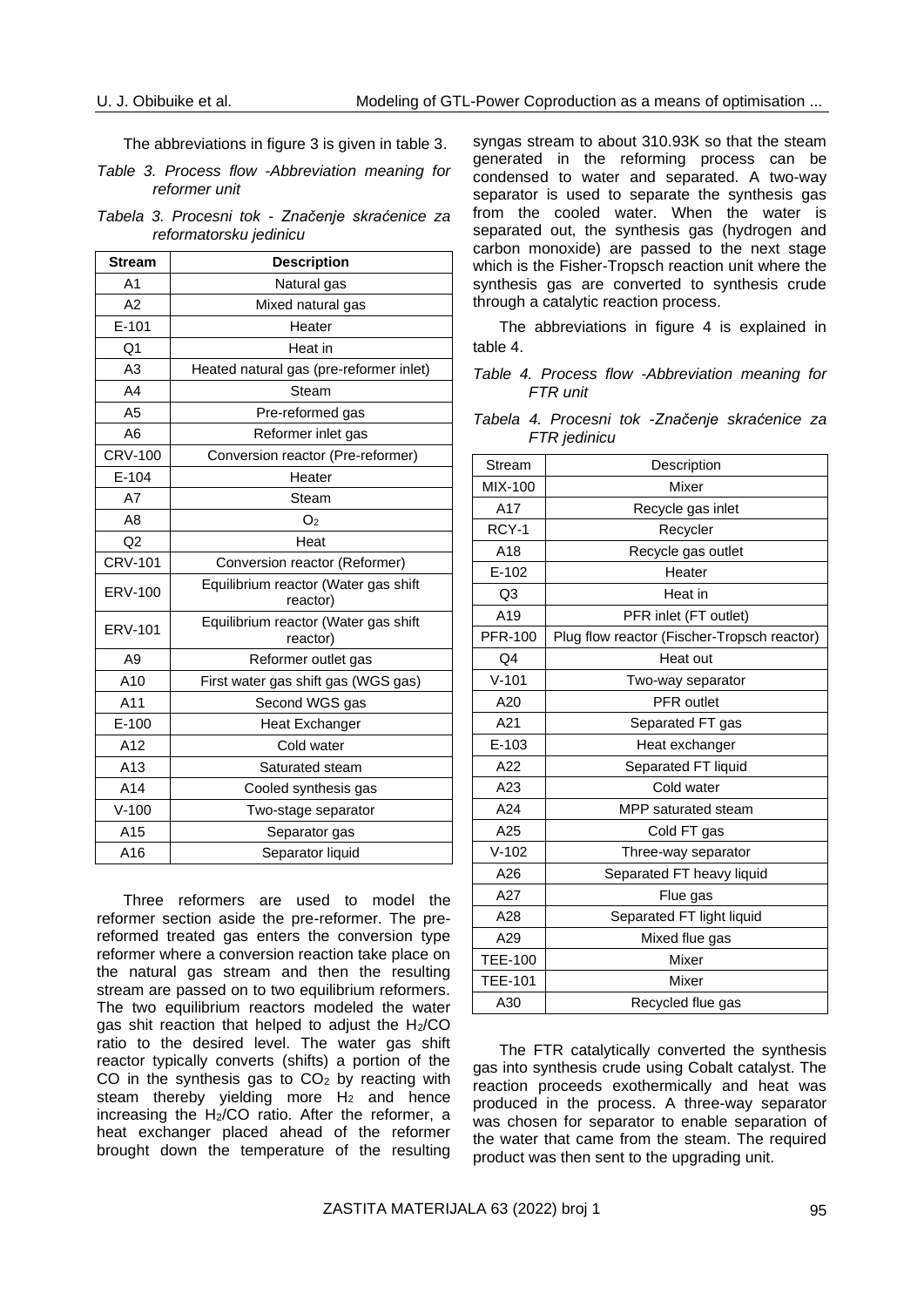| Table 5. Inlet conditions of feed streams |
|-------------------------------------------|
| Tabela 5. Ulazni uslovi napojnih tokova   |

| Input              | Temperature<br>(K) | <b>Pressure</b><br>(MPa) | <b>Molar Flow</b><br>(mol/s) |
|--------------------|--------------------|--------------------------|------------------------------|
| <b>Natural Gas</b> | 311.15             | 3.11                     | 691.67                       |
| Steam              | 524.82             | 4.17                     | 2500                         |
| Oxygen             | 473.15             | 3.11                     | 694.4                        |

The inlet conditions of the steam turbine for the production of electricity from the GTL plant waste heat is given in table 5.

*Table 6. Turbine conditions for the electricity production*

*Tabela 6. Turbinski uslovi za proizvodnju električne energije*

| <b>Turbine Parameters</b>    | <b>Values</b> |
|------------------------------|---------------|
| Mass flowrate of steam kg/s  | 77            |
| Turbine Inlet Pressure (MPa) | 3             |
| T1(K)                        | 325           |
| T2(K)                        | 508           |
| Ws (Net-J/kg)                | 815961        |
| Q (Heater-J/kg)              | 3049386       |
| Thermal efficiency, %        | 30            |

Table 6 gives the turbine conditions for electricity generation using steam from GTL process. The mass flowrate of steam going to the turbine plant is 77.22 kg/s at a pressure of 3.09 MPa.

### *3.3. Economic Analyses*

In the economic analyses the following economic indicators shall be determined for the GTL plant and for the GTL and electricity coproduction: Net present value (NPV), Net cash recovery (NCR), pay-out-time (POT), internal rate of return (IRR), profit per dollar invested (P/\$). Parameters that will be used for the economic evaluation of the project are given below.

- i. Natural gas flowrate of  $1,415,842.3$  m<sup>3</sup>/d and a GTL product yield of 863.3 m<sup>3</sup>/d
- ii. Capital cost is US\$347.6 million (excluding Air separation unit (ASU)) and Turbine

*Table 8. Economic analyses results*

*Tabela 8. Rezultati ekonomske analize*

capital cost of US\$10 million. This amounts to a unit capital cost of US\$402641/ m<sup>3</sup>

- iii. Natural gas cost is US\$8.83/Mm<sup>3</sup>
- iv. GTL plant OPEX is 5% of CAPEX (this excludes the cost of natural gas and cost of  $O_2$  or  $CO_2$ )
- v. Steam turbine OPEX of US\$0.02/kWh
- vi. Electricity sale price of US\$0.086/kWh
- vii. Discount rate of 10%
- viii. 25 years plant operational period
- ix. Plant operational days per year is 350 days
- x. Product prices of refined GTL products produced are \$629/m<sup>3</sup> for diesel and kerosene and \$566/m<sup>3</sup> for gasoline
- xi. Income tax of 35% base case
- xii. 100% owners' equity

### 4. RESULTS AND DISCUSSION

The result from the simulations are presented below.

*4.1. GTL Process Yield*

The result for the yield of the GTL plant yield and the electricity produced is given in table 7.

#### *Table 7. Yields from GTL plant and steam turbine*

*Tabela 7. Prinosi iz GTL postrojenja i parne turbine*

| <b>Product</b> | <b>Plant</b>         | Value          |
|----------------|----------------------|----------------|
| Gasoline       | GTL                  | 480.94 $m^3/d$ |
| Kerosene       | GTL                  | 219.40 $m^3/d$ |
| Diesel         | GTL                  | 162.96 $m^3/d$ |
| Electricity    | <b>Steam Turbine</b> | 10 MW          |

From table 7, a total of 863.3  $m^3/d$  of GTL liquids are produced from the GTL plant while 10 MW of electricity is produced from the steam turbine using the by-product steam stream from the GTL plant process.

The result from economic investigation of the GTL plant and the Combined GTL-power coproduction is given in the table 8.

| <b>Parameter</b> | <b>GTL</b> | <b>Electricity</b> | GTL-Power co-<br>production | Absolute difference (%) between<br><b>GTL-Power coproduction and GTL</b> |
|------------------|------------|--------------------|-----------------------------|--------------------------------------------------------------------------|
| NPV, MMUS\$*     | 299.25     | 23.98              | 313.96                      | 14.71 (4.72%)                                                            |
| NCR, MMUS\$      | 71.26      | 3.7                | 73.99                       | 2.76 (3.87%)                                                             |
| POT, years       | 4.9        | 2.7                | 4.8                         | 0.1(2%)                                                                  |
| IRR, %           | 20.3       | 37.4               | 20.5                        | 0.2(1%)                                                                  |
| $P/\$$           | 4.13       | 8.36               | 4.17                        | $0.04(1\%)$                                                              |

\*@ 10% discount rate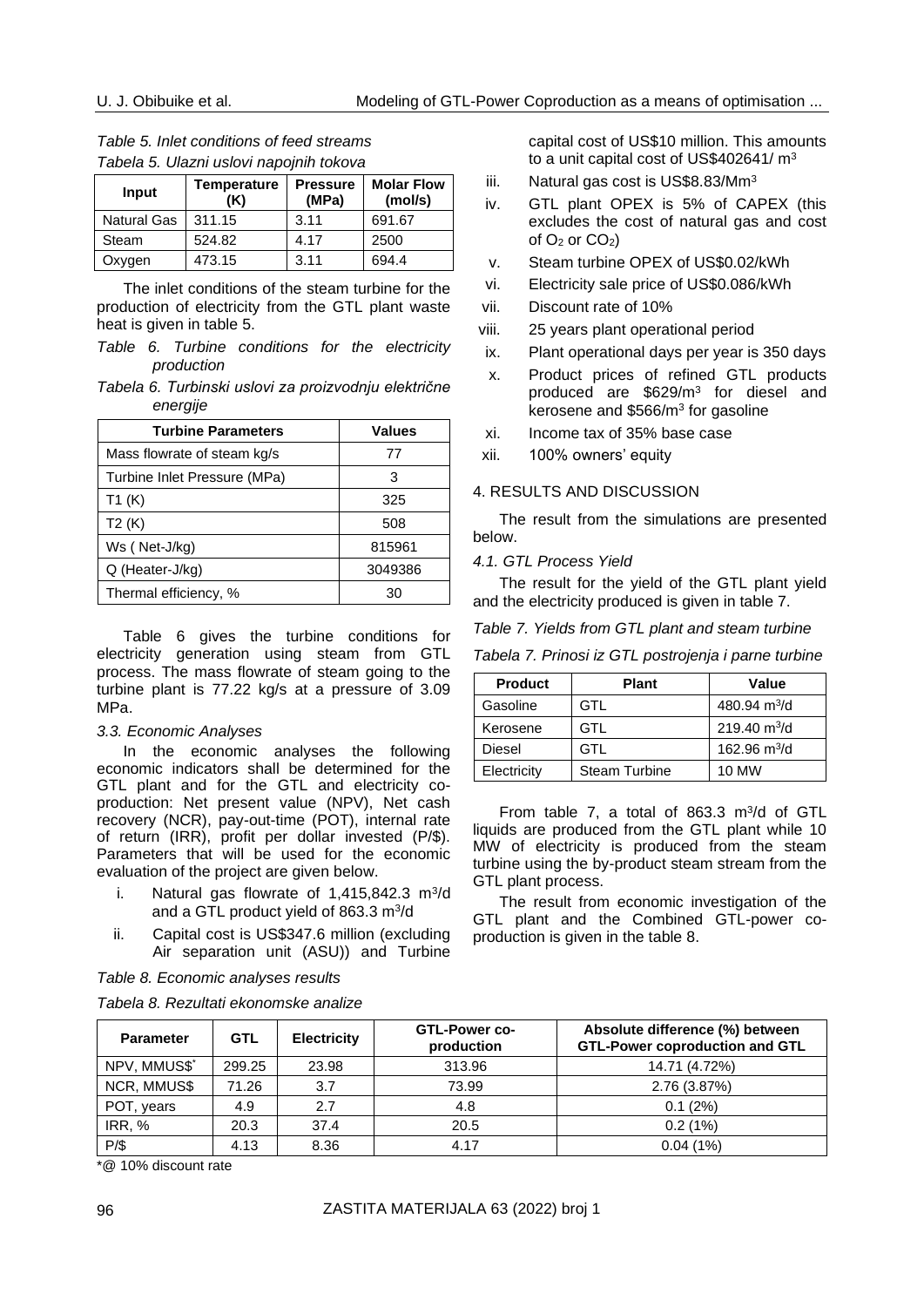The economic indicators in table 8 show that there is a 4.72% increase in NPV as a result of coproduction of electricity from that realized in GTL plant alone. Also, the POT reduced from 4.9 years in GTL to 4.8 years for the co-production making a percentage decrease in POT of 2%. The IRR increased from 20.3% in GTL plant to 20.5% for coproduction, an increase of 1%. The NCR increased from US\$ 71.26 million to US\$ 73.99 million, an increase of US\$2.76 million or 3.87% increase. The P/\$ increased from 4.13 to 4.17 representing a percentage increase of 1%.





### *Slika 5. Prikaz vremena isplate za GTL i GTL-power koprodukcijske procese*

The addition of commercial electricity production technology to the GTL plant reduces the time to realize the investment cost as shown in figure 5. Concurrent production of GTL and electricity provides additional revenue for the operator which increases the overall profitability of the GTL process.



*Figure 6. NPV vs discount rate plot for the GTL and GTL-power co-production.*

*Slika 6. Grafikon NPV naspram diskontne stope za koprodukciju GTL i GTL-power*

The IRR is the point where the curve touches the x-axis (i.e. the discount rate axes). The internal rate of return increased due to production f electricity alongside GTL products as can be observed from figure 6. The blue line represents the GTL plant alone while the red line represents the GTL-power co-production which includes the production of GTL products with electricity from the by-product steam stream using steam turbine.

The profitability indices for GTL-power is higher than the standalone GTL operation showing that the GTL-power production is more profitable than the GTL standalone in all the economic indicators considered.

#### *4.2. Comparison of results*

Results from the simulation in this study are compared with the results obtained by Adegoke et al [6]. Adegoke et al considered GTL-power coproduction for very large GTL plants of capacity of 15,899 m<sup>3</sup> of GTL fuels produced utilizing 158,987,303  $m<sup>3</sup>$  of natural gas. They studied the electricity production from the waste steam of GTL plant using steam turbines for 95% and 90% steam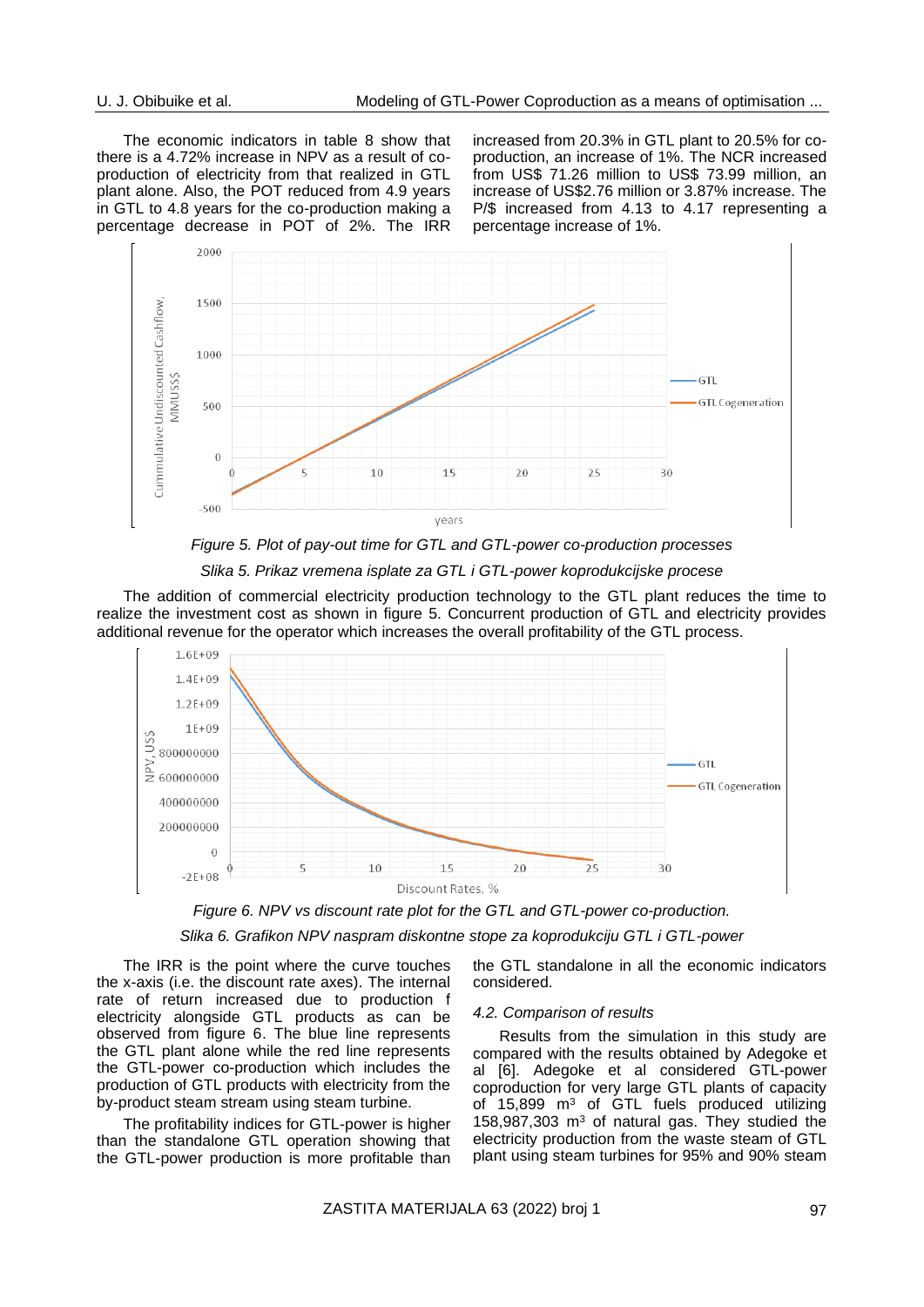stream. The NPV of the result from this sudy and Adegoke et al were both calculated using discount rate of 10%. Adegoke et al. used an electricity tariff of 10 cents per kWh while an electricity tariff of 8.6

cents per kWh was used in this study. Table 9 compares the result from Adegoke et al [6] using 95% steam stream and the results from this study.

*Table 9. Comparison of results from study with results on similar study conducted by Adegoke et al [6]*

| Tabela 9. Poređenje rezultata studije sa rezultatima slične studije koju su sproveli Adegoke et al [6] |  |  |
|--------------------------------------------------------------------------------------------------------|--|--|
|--------------------------------------------------------------------------------------------------------|--|--|

| <b>Parameter</b>                      | <b>Study</b> | Adegoke et al | <b>Study</b>     | Adegoke et al | <b>Study</b>                                                | Adegoke et al |
|---------------------------------------|--------------|---------------|------------------|---------------|-------------------------------------------------------------|---------------|
|                                       | <b>GTL</b>   |               | <b>GTL-Power</b> |               | Absolute difference (%) between<br><b>GTL-Power and GTL</b> |               |
| NPV, MMUS\$**                         | 299.25       | 8.910         | 313.96           | 9250          | 14.71 (4.72%)                                               | 0.35(4%)      |
| POT, years                            | 4.9          | 0.5           | 4.8              | 0.5           | 0.1(2%)                                                     | $0(0\%)$      |
| IRR, %                                | 20.3         | 43.25         | 20.5             | 43.99         | 0.2(1%)                                                     | 0.74(1.7%)    |
| Profitability index                   | 1.86         | 4.18          | 1.88             | 4.21          | 0.02(1.08%)                                                 | 0.3(0.72%)    |
| Capital cost, MMUS\$                  | 347.6        | 2800          | 357.6            | 2880          | 10 (2.88%)                                                  | 80 (2.86%)    |
| Unit Capital cost US\$/m <sup>3</sup> | 402,641      | 176,111.7     |                  |               |                                                             |               |

\*@ 10% discount rate

From table 9, it can be observed that for GTL standalone plant, the economic performance of the large GTL plant considered by Adegoke et al [6] is far more profitable than the modular GTL plant considered in this study. This is evident in the POT, IRR and profitability index. The IRR, POT and profitability index for the 15,899 m<sup>3</sup> capacity GTL plant considered by Adegoke et al are 43.25%, 0.5 year and 4.18 respectively. The IRR POT and profitability index for the 863.3 m<sup>3</sup>/d capacity GTL plant considered in this study are 20.3%, 4.9 years and 1.86 respectively. It is very evident that larger plants have more economic attractiveness than smaller plants. However the drive for small-scale modular plants hinges on the capital cost for startups. Most investors shy away from the rather high total capital costs associated with large/commercial plants. Secondly, the reason for increased consideration in small-scale or modular plants is that most fields cannot yield enough gas resource needed by the large plants. Nonetheless, even though larger plants have higher total capital costs (for instance, US\$2.8 billion for 15,899 m<sup>3</sup> from the study conducted by Adegoke et al.), the unit capital cost (which is the capital cost per  $m<sup>3</sup>$  of GTL product produced) is smaller and this is the principal reason for the better economic indices for standalone GTL projects as is evident in table 9. For instance, the unit capital cost for small-sale modular plant (used in this study) is US\$402,641/ m<sup>3</sup> while that of the large-scale GTL plant (used by Adegoke et al) is US\$176,111.7/ $m^3$ . Thus there is a 128% increase in unit capital cost due to scale down of the capacity of GTL plant from 15,899 m<sup>3</sup> to 863.3 m<sup>3</sup>/d.

Considering the results for GTL-power coproduction for this study and that of Adegoke et al, the situation rather changed. There is higher difference in the absolute percentage difference between GTL-power and GTL results realized from this study (for small-scale plant) than that realized from Adegoke et al (large-scale plant). This is owing to the enhanced optimization process in the research conducted in this study which higher percentage differences.

### *4.2. Discussion*

The conversion of  $1,415,842.3$  m $3/d$  of natural gas F-T GTL plant produced 863.3 m<sup>3</sup>/d of premium GTL fuels comprising 480.94 m<sup>3</sup>/d of gasoline, 219.4 m<sup>3</sup>/d of kerosene and 162.96 m<sup>3</sup>/d of diesel. From rule of thumb, 283.17 m<sup>3</sup> of natural gas yields  $0.159 \text{ m}^3$  of liquid GTL product per day [4, 10]. The GTL plant in this study produced higher than the baseline with an of 8.6% increase in GTL product (i.e. 863.3 m<sup>3</sup>/d instead of 794.94 m<sup>3</sup>/d as suggested by rule-of-thumb). The NPV of the GTL products is US\$299.25 million, while the NCR is US\$71.26 million. The pay-out-time, IRR and Profit-per-investment ratio are 4.9 years, 20.3% and 4.13 respectively

Additionally, the electricity generation unit produced an NPV and an NCR of US\$23.98 million and US\$3.7 million respectively. The pay-out-time, IRR and Profit-per-investment ratio of the electricity generation unit are 2.7 years, 37.4% and 8.36 respectively. Thus, generally, the GTLcoproduction process yielded an NPV and NCR of US\$313.96 million, an NCR of US\$73.99 million, a POT of 4.8 years, an IRR of 20.5% and a profitper-dollar invested (P/\$) ratio of 4.17. Thus it is seen that the inclusion of electricity production unit alongside the GTL plant increased the NPV by US\$14.71 million, an increase of 4.72%.The NCR increased by US\$2.76 million, an increase of 3.87%. Furthermore the POT reduced by 0.1 year (reduction of 2%) while the IRR increased by 1%. The P/\$ increased by 0.04 which represents an increase of 1%.

Figure 5 and 6 show the POT and IRR plots for GTL and GTL-coproduction systems. It can be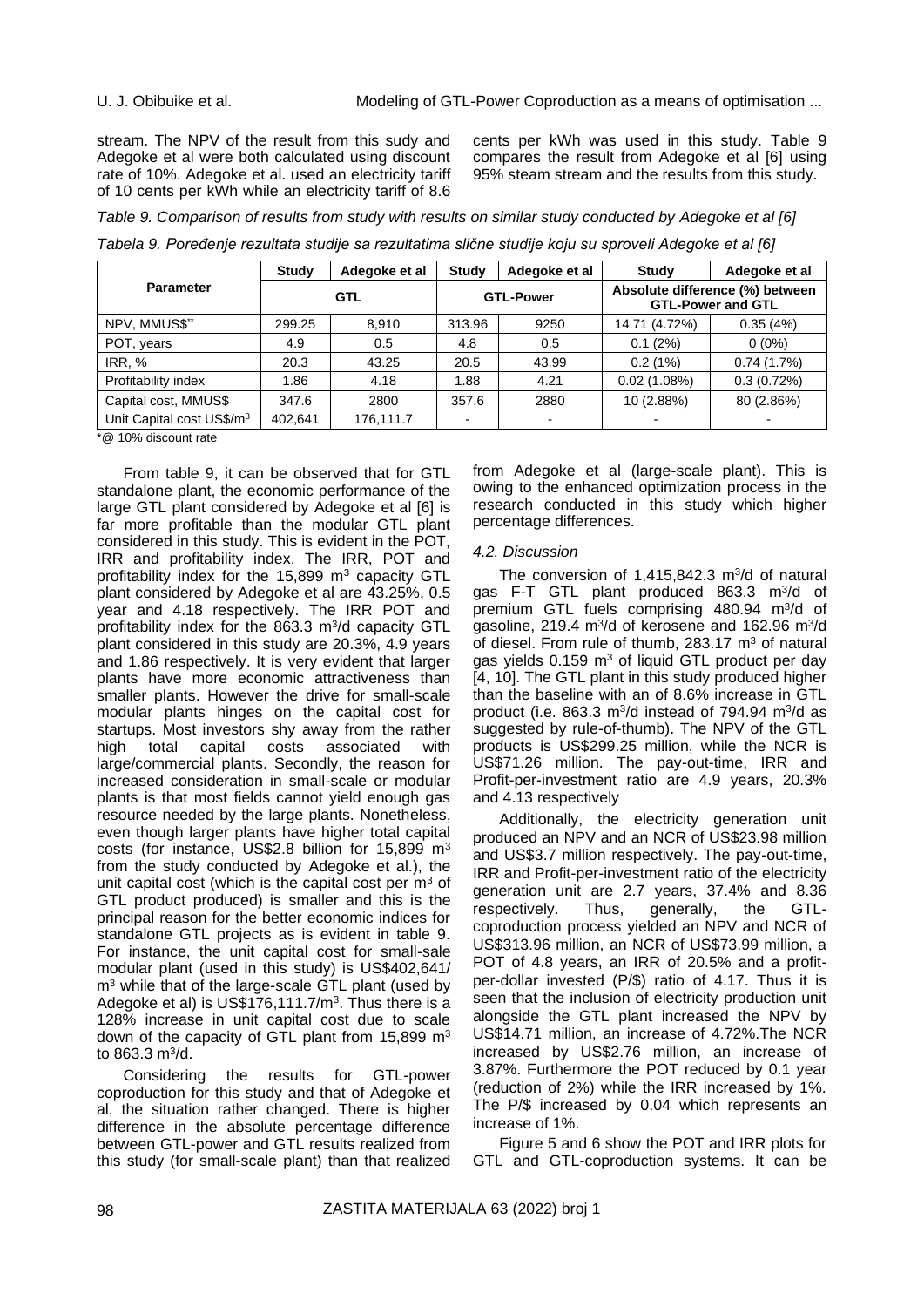seen that the GTL-coproduction system appears more favourable than the GTL system alone. This additional profit realized from GTL-coproduction system can help offset the high capital investment associated with GTL ventures and increase investment interest on the side of investors.

These relatively small improvements translate to huge economic returns for the operator. Because only small capacity (modular) GTL plant was considered in this study, the difference between GTL-Power and GTL standalone projects did not differ much. However for large-commercial plants, there is greater tendency for wider difference between the economic returns from the GTL-power and GTL standalone projects because of the production of more volumes of GTL products and steam from the GTL plant.

Adegoke et al [6] did similar study using waste steam from GTL plant, but their study considered large plant of  $15,899$  m<sup>3</sup> of GTL fuels produced utilizing 158,987,303  $m^3$  of natural gas. They utilized a capital cost of US\$176211.5/m<sup>3</sup> of GTL products. Although the entire capital cost of this large plant is US\$2.8 billion, the unit capital cost per barrel is far lower than that used in our study which amounts to US\$402,641/ m<sup>3</sup> of GTL products. Thus, the large plant reduced the capital cost per unit of GTL product by 56%. This large reduction in unit capital cost affects the profitability and economics of the GTL capital cost both in standalone and in combination with electricity generating unit.

### 5. CONCLUSION

The following conclusions are drawn from this study

- 1. Much facility integration, enhanced configuration and technology upgrade are needed to improve the profitability of GTL ventures and reduce initial startup capital
- 2. Modular plants require lower total capital costs than large-scale GTL plants, but the unit capital costs for small-scale (modular) plants are higher than the large-scale plants and this affects the total profitability index of standalone GTL projects.
- 3. GTL-power co-production provides an integrated approach to produce marketable transport liquids and electrical power for commercial purposes with the intention of maximizing the potentials in GTL operations.
- 4. GTL-power co-production increased the NPV of the GTL process by 4.72% while the annual cashflow increased by 3.87%
- 5. Large-scale GTL plants have higher economic potentials for standalone GTL projects than small-scale plants but small-scale plants ensures that small volumes of natural gas scattered in remote locations find a market.
- 6. Small-scale modular plants have greater potential investment opportunities than largescale plants because of higher risks occasioned by higher total capital costs, product price instability etc.
- 7. The small-scale plant profitability is enhanced by retrofitting through addition of power generating units
- 8. The integrated GTL and power production offers a cost effective means of associated gas monetisation with quicker pay-out and higher internal rates of return than standalone GTL processes.
- 9. GTL technologies offers means to monetise vast stranded associated gases that have often been flared

#### *Abbreviations*

ASU: Air Separation Unit BOD: biochemical oxygen demand CAPEX: Capital Expenses COD: Chemical Oxygen demand DOE: Department of Energy FTR: Fischer-Tropsch Reactor GTL: Gas-to-Liquids IRR: Internal Rate of Return LNG: Liquefied Natural Gas Mm<sup>3</sup>: Thousand cubic meter MMUS\$: Million US dollars Mpa: Mega Pascals MTFB: Multi-tubular Fixed Bed Reactor NCR: Net Cash Recovery NPV: Net Present Value

OPEX: Operating Expenses

P/\$: Profit-per-dollar invested

PFR: Plug Flow Reactor

### 6. REFERENCES

- [1] C.C.Ogugbue, G.A.Chukwu, S.Khatanair (2007) Economics of GTL Technology for Gas Utilization. SPE Hydrocarbon Economics and Evaluation Symposium, Dakar, Texas.
- [2] S.T.Ekwueme, N.C.Izuwa, U.J.Obibuike, A. Kerunwa, N.P.Ohia, J.E.Odo, B.O.Obah (2019) Economics of Gas-to-Liquids (GTL) Plants. Petroleum Science and Engineering., 3(2), 85-93.
- [3] E.I.Onwuka, O.O.Iledare, J.C.Echendu (2016) Gas to Power in Nigeria: This Burden on Natural Gas. SPE Nigeria Annual International Conference and Exhibition, Lagos, Nigeria.
- [4] M.Panahi, A.Rafiee, S.Skogestad, M.Hillestad (2011) A Natural Gas to Liquids Process Model for Optimal Operation. Norway: industrial and Engineering Chemistry Research., 51, 425–433.
- [5] S.Anju, P.A.Solomon, K.Aparna (2016) Syngas production from regasified liquefied natural gas and its simulation using Aspen HYSYS. Journal of Natural Gas Science and Engineering, 30, 176-181